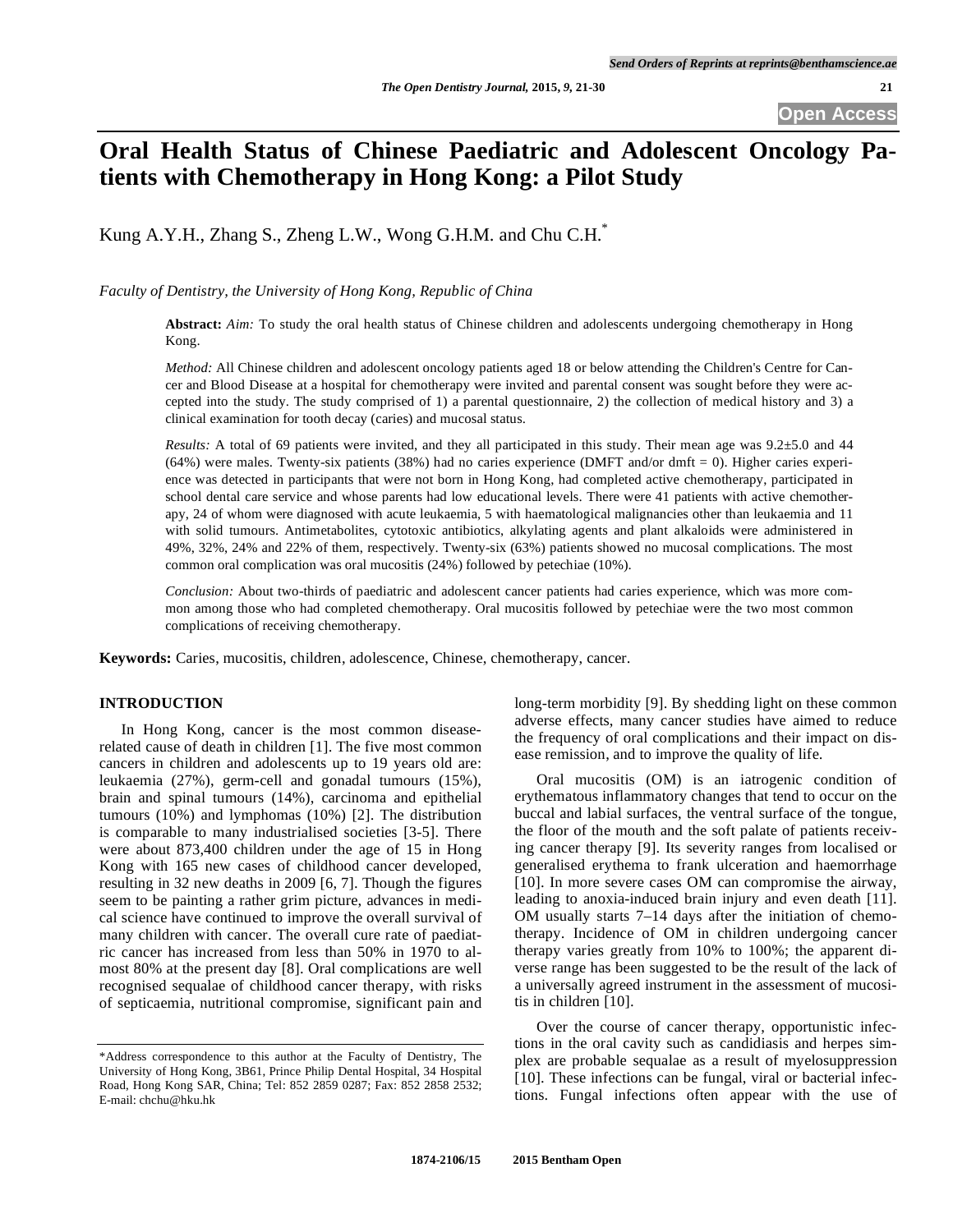broad-spectrum antibiotics and steroids, xerostomia, poor oral hygiene and poor nutrition [12]. Herpes simplex virus (HSV) can cause viral infection, which usually starts out as vesicular lesions periorally or intraorally. The patients often present with pain and distress, drooling and difficulty in swallowing [13]. Bacterial infection is common and not limited to the gingivae. Febrile episodes and systemic bacteraemia may result if the infection is not treated promptly [10].

Graft versus host disease **(**GVHD) is a major complication associated with haematopoietic stem cell transplantation (HSCT), with clinically significant manifestations in up to half of patients. It frequently leads to poor long-term outcomes and quality of life [10]. It can manifest as acute GVHD or chronic GVHD [14]. Acute GVHD occurs within weeks (about 100 days) of the transplantation procedure. Typical features include fever, diarrhoea, wasting, dermatitis, hepatitis and enteritis [15]. Common oral manifestations range from pain, mucosal erythema, atrophy and ulceration initially to hyperkeratotic and lichenoid changes as the disease progresses [16]. Chronic GVHD usually occurs after day 100 of the transplantation procedure and may directly follow the acute stage or after its resolution, or may develop by itself [15]. It is characterised by lichenoid or scleroderma changes of the skin, keratoconjunctivitis, abnormal liver function, pulmonary insufficiency and intestinal problems. Oral manifestations may include mucosal atrophy, erythema, lichenoid lesions, perioral fibrosis and xerostomia. A literature search found no study reporting the oral health status of paediatric and adolescent oncology patients with chemotherapy in Hong Kong. The objectives of this study were thus to describe the caries experience and the oral mucosal status of children and adolescents with chemotherapy.

## **MATERIALS AND METHODOLOGY**

This study was performed between December 2010 and February 2011. Ethics approval was sought from the Institutional Review Board (IRB) of the University of Hong Kong/Hospital Authority Hong Kong West Cluster (UW 10- 294). All paediatric cancer patients aged 18 or below attending the Children's Centre for Cancer and Blood Disease (CCCBD), Department of Paediatrics and Adolescent Medicine, Queen Mary Hospital (QMH), for chemotherapy were invited to join. An invitation letter was distributed to the parents of the patients when they attended the CCCBD. The aims and procedures of the project were explained to the parents. Written consent was sought before patients were accepted into the study.

The study consisted of a questionnaire and a clinical examination. Information concerning the diagnosis, drug history for chemotherapy and haematological analysis [red blood cell, white blood cell, platelet and polymorphonuclear leucocyte (PMN) counts] were obtained, with consent, from the patients' medical records at Queen Mary Hospital.

## **QUESTIONNAIRE**

Parents of the patients were asked to complete a closedended questionnaire (Appendix VII). It was designed to study the relationship between the following independent variables and the caries experience as well as the mucosal condition among the children.

- 1. General information—age, gender and place of birth.
- 2. Family background information—parental educational level and monthly family income.
- 3. Oral health knowledge of parents—Twenty-one questions taken from a Hong Kong survey on preschool children [17], which focused on the causes and prevention of dental diseases (dental caries and periodontal disease), were asked in order to assess parental dental knowledge. The total score ranging from 0–21 was categorised into three groups: 0–7, 8–14 and 15– 21. They represented "poor", "moderate" and "good" dental knowledge of parents, respectively.
- 4. Dental habits of children—Tooth brushing frequency and use of mouthwash.
- 5. Previous participation in school dental care service (SDCS).
- 6. Parental satisfaction with their child's oral condition.

## **CLINICAL EXAMINATION**

Two examination teams, each consisting of one examiner and one recorder, conducted clinical oral examinations and charted dental caries and oral mucosal status. Training of the two examiners and calibration exercises were conducted on patients attending the Paediatric Reception Clinic in Prince Philip Dental Hospital. This was to standardise the assessment of dental caries and oral mucosal status between the examiners and to achieve intra-examiner and inter-examiner agreements. Children were examined in supine position. WHO/CPI 405 probes and disposable intra-oral LED lighted front-surface dental mirrors (Safe T Brite, A.R. Medicom Inc. (Asia) Ltd., Hong Kong, China) were used for clinical examination. Duplicate examinations were carried out on 10% of the children in order to assess inter-examiner agreement between the two examiners of the study. At the end of the examination, an examination report documenting the oral hygiene status and the number of teeth with caries detected was given to the parents.

## **DATA ANALYSIS**

The data was imported into a personal computer with Microsoft Office Excel 2007 and screened for errors after data entry. Data analysis was performed using the software Statistical Package for Social Science (SPSS), version 17.0 (SPSS Inc., Chicago, IL, USA). Since a limited sample size was anticipated, the statistical significance was assessed by non-parametric tests (Chi square test or Fisher exact test when the expected values in any of the cells of a contingency table are below 5) of the association between caries experience and gender, place of birth, parental (paternal and maternal) educational level, monthly family income, oral health knowledge of parents, tooth-brushing frequency, use of mouthwash, previous participation in SDCS and parental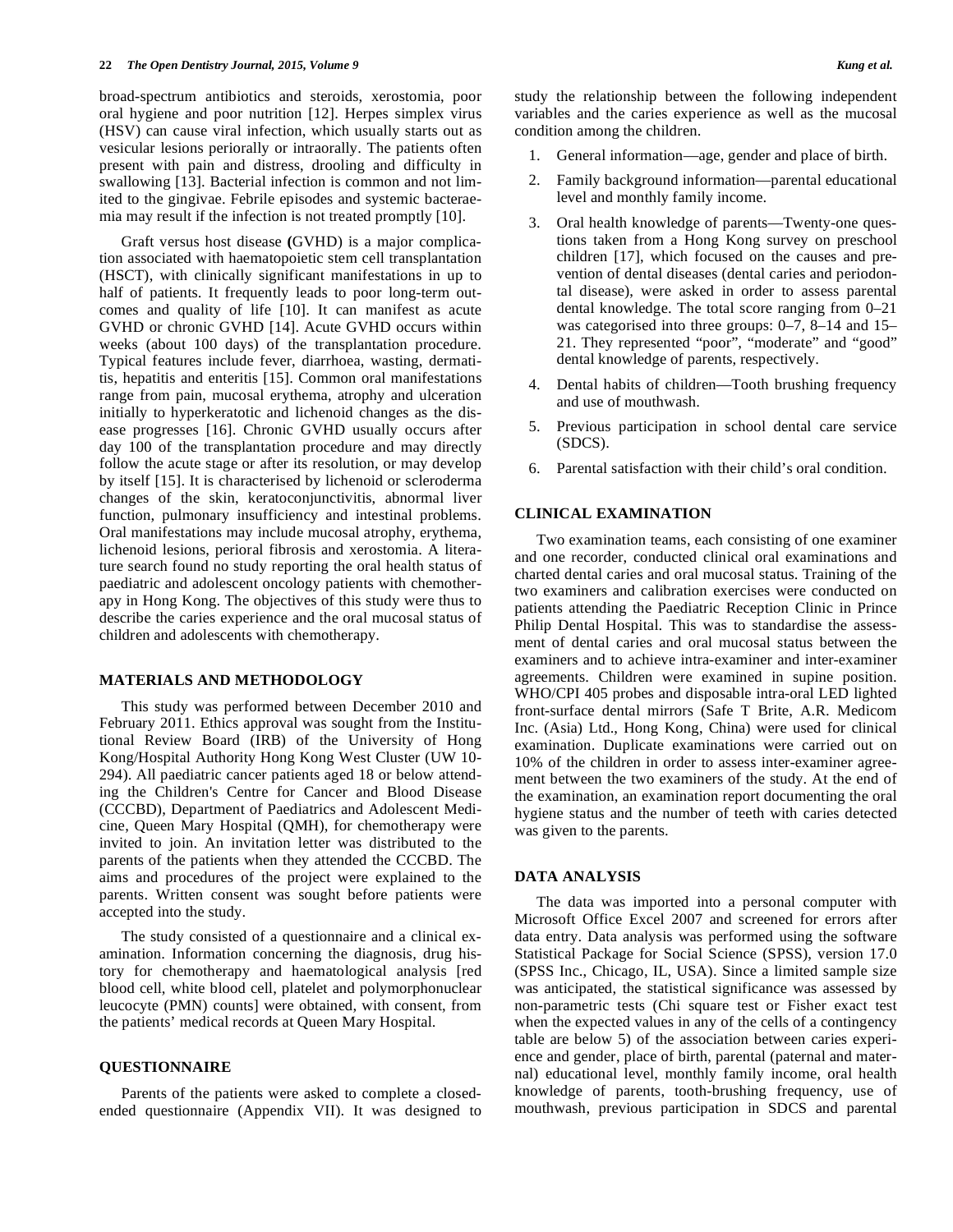satisfaction with their child's oral condition. Because there are multiple comparisons of the same dataset (caries experience), Bonferroni adjustment was applied and the p value was set at 0.005 (0.05/10). The inter-examiner reproducibility was assessed with Cohen's Kappa statistic.

## **RESULTS**

A total of 69 children and adolescent oncology patients were invited, and they all participated in this study. Their mean age was  $9.2$  (S.D. = 5.0) and 44 (64%) were males (Table **1**). The Kappa coefficient for inter-examiner agreement of primary and permanent tooth statuses were 0.96 and 0.87, respectively. Among these 69 participants, 43 (62%) of them had caries experience (dmft or DMFT). Higher caries prevalence was detected in participants that participated in SDCS (Table **1**). The caries experience of primary (dmft) and permanent teeth (DMFT) and the variables studied are shown in Table **2** and Table **3**. There was no association found between caries experience of primary teeth (dmft) and the variables studied (Table **2**), but a higher caries experience of permanent teeth (DMFT) was found in the participants who were not born in Hong Kong (Table **3**).

There were 45 patients aged 12 or below (mean age  $6.1\pm3.3$ ) with primary or mixed dentition. Their caries experience in mean dmft score was 1.36±2.21. Twenty-seven  $(60\%)$  of them had no caries experience  $(dmft = 0)$  in their primary teeth, but one child had the highest dmft score of 9. Seven children (16%) had a low caries experience ( $0 < \text{dmft}$ )  $\leq$  2) and 11 (24%) had high caries experience (dmft  $>$  2). Boys were found to have more caries experience (Table **2**).

The mean DMFT score of cancer children and adolescents, aged between 6 and 18, undergoing chemotherapy was 2.87±3.17. Sixteen (34%) children had no caries experience (DMFT = 0), but the highest DMFT score was 14. Eight children (17%) had a low caries experience ( $0 < \text{dmft} \leq 2$ ) and 23 (49%) had high caries experience (dmft  $> 2$ ). Higher caries experience was found in participants who were not born in Hong Kong or whose mothers had a low educational level (Table **3**).

Among the 69 patients, 17 (25%) were found to present with oral mucosal pathology which included oral mucositis  $(N=12, 17\%)$ , petechiae  $(N=4, 6\%)$  and aphthous ulcer  $(N=3, 17\%)$ 4%). For those with oral mucosal pathology, 15 (88%) were those under active chemotherapy. The prevalence of oral mucosal pathology among patients with and without active chemotherapy were 37% (15/41) and 7% (2/28), respectively (p=0.009). Oral mucosal pathology prevalence according to blood cell count and use of anti-cancer drugs in patients with active chemotherapy is shown in Table **4** and Table **5**, respectively. Lower white blood cell count and the use of cytotoxic antibiotics and alkylating agents on the patients with active chemotherapy were associated with higher oral mucosal pathology occurrence. Oral mucositis (N=10, 24%) was the most common oral mucosal pathology found in the 41 patients with active chemotherapy, followed by petechiae (N=4, 10%). Again, lower white blood cell count (Table 4) and the use of cytotoxic antibiotics and alkylating agents (Table **5**) were associated with higher oral mucositis occurrence.

## **DISCUSSION**

This study is a cross-sectional pilot study. The mucosal status at the time of examination might not represent the full effects of chemotherapeutic intervention on the oral mucosa because the presentation of OM varies over the course of chemotherapy. Longitudinal study is more desirable so that patients can be followed up, in particular, with the complications of chemotherapy. This could render a comprehensive correlation between chemotherapy and its adverse effects on oral health. This study recruited patients from QMH, and all invited joined this study. However, the sample size is relatively small for statistical analysis. There are three other hospitals admitting paediatric patients for chemotherapy, which are Tuen Mun Hospital, Prince of Wales and Princess Margaret Hospital. More paediatric cancer patients could be recruited if these hospitals could be included in the study. Oral assessment and follow up of the patients could help better evaluate the relationship between chemotherapy and oral conditions.

Compared to the general population of the children in Hong Kong, the participants in this study had similar caries prevalence in primary teeth [18] and in permanent teeth [19]. It is common to find caries that are left untreated in children [18]. If not arrested, advanced caries can progress into the tooth pulp and eventually form a dental abscess [20], leading to tooth loss and altered dentition. Poor dentition significantly affects children's nutrition and consequently their growth, development and general health. Evidences in current literature between chemotherapy and caries are conflicting and inconclusive [21]. Adverse effects consequent to cancer therapy, particularly salivary gland dysfunction, are known risk factors for dental caries [21]. In our study, prevalence of dental caries in both the primary and permanent dentition was found to be similar to that of the general population. This could be explained by the fact that salivary gland dysfunction induced by chemotherapy is only transient. Similar findings were also made by Dens *et al.* in long-term, event-free children who had completed cytotoxic treatment: It had no long-term effects on salivary caries risks [22]. In addition, lower caries prevalence was observed in children born in Hong Kong. Water fluoridation, good availability of fluoride toothpaste and easy access to dental care as well as SDCS for children in Hong Kong had contributed to the lower caries experience in children born in Hong Kong [23]. It had previously been shown that low parental educational level was a risk factor of caries in children [17]. In majority of the patients, mothers were the primary caretakers of the children. Perhaps it was the increased dental awareness and knowledge about caries among mothers who had attained secondary education or higher that contributed to the lower caries experience in their children.

Oral mucositis was seen in 25% of the active patients, much lower than the 60% incidence reported in the literature [24]. This may be attributed to a variety of factors, including differences in chemotherapy protocols, use of other drugs that may cause OM with or without concurrent chemotherapy, individual patients' response and the use of agents that may reduce incidence of OM, such as chlorhexidine mouth rinse, on patients. Further investigations are required to verify and account for the differences. This study found more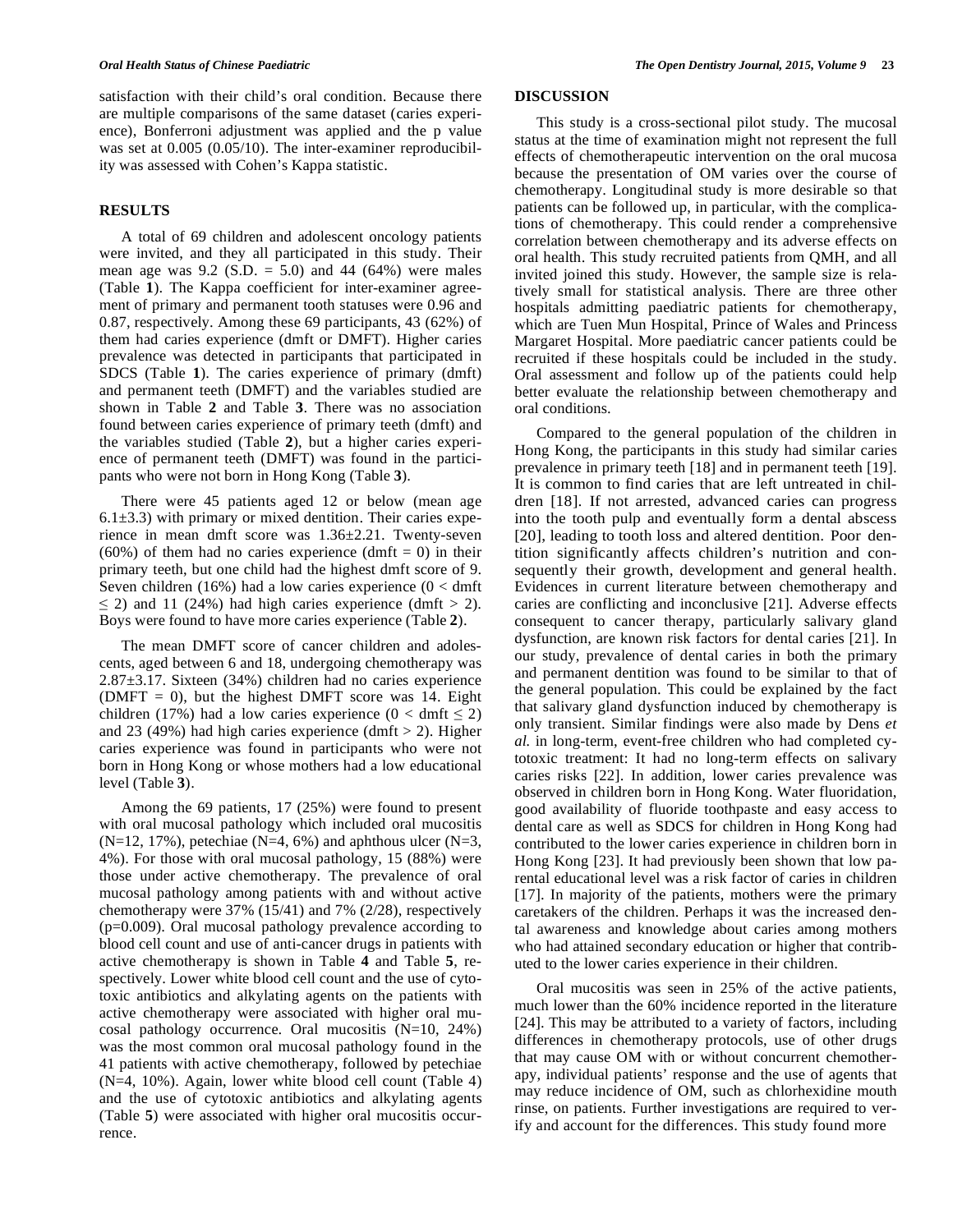**Table 1. Caries prevalence of all participants and variables.** 

| <b>Variables</b>                              | Group (N)                                                                                                     | Presence (%)                     | p-value |
|-----------------------------------------------|---------------------------------------------------------------------------------------------------------------|----------------------------------|---------|
| Gender<br>$(N=69)$                            | Male $(44)$<br>Female (25)                                                                                    | 28 (64%)<br>15 (60%)             | 0.800   |
| Place of Birth<br>$(N=68)$                    | Hong Kong (52)<br>Non-local (16)                                                                              | 28 (54%)<br>14 (88%)             | 0.019   |
|                                               |                                                                                                               |                                  |         |
| Diagnosis<br>$(N=69)$                         | Leukaemia (39)<br>Solid Tumour (19)<br>Other tumour (11)                                                      | 23 (59%)<br>12 (63%)<br>8 (73%)  | 0.774   |
|                                               |                                                                                                               |                                  |         |
| Chemotherapy<br>$(N=69)$                      | Active (41)<br>Completed (28)                                                                                 | 22 (54%)<br>21 (75%)             | 0.042   |
|                                               |                                                                                                               |                                  |         |
| Tooth Brushing Frequency<br>$(N=69)$          | $\ge$ Twice daily (46)<br><twice (23)<="" daily="" td=""><td>28 (61%)<br/>15 (65%)</td><td>0.796</td></twice> | 28 (61%)<br>15 (65%)             | 0.796   |
|                                               |                                                                                                               |                                  |         |
| Use of Mouthwash<br>$(N=65)$                  | Yes $(11)$<br>No(54)                                                                                          | 6(55%)<br>34 (63%)               | 0.737   |
| Joined School Dental Care Service<br>$(N=68)$ | Yes (38)<br>No (30)                                                                                           | 29 (76%)<br>13 (43%)             | 0.002   |
|                                               |                                                                                                               |                                  |         |
| Parental Dental Knowledge<br>$(N=69)$         | Good (25)<br>Moderate (40)<br>Poor $(4)$                                                                      | 17 (68%)<br>23(58%)<br>3(75%)    | 0.600   |
|                                               |                                                                                                               |                                  |         |
| Paternal Educational Level<br>$(N=69)$        | $<$ Secondary (11)<br>$\geq$ Secondary (58)                                                                   | 10 (91%)<br>33 (57%)             | 0.043   |
|                                               |                                                                                                               |                                  |         |
| Maternal Educational Level<br>$(N=69)$        | < Secondary (7)<br>$\geq$ Secondary (62)                                                                      | 7(100%)<br>36 (58%)              | 0.040   |
|                                               |                                                                                                               |                                  |         |
| Monthly Family Income in HK\$<br>$(N=65)$     | $<$ 10,000 $(21)$<br>10,000-29999 (22)<br>>30000(22)                                                          | 15 (71%)<br>15 (68%)<br>11 (50%) | 0.327   |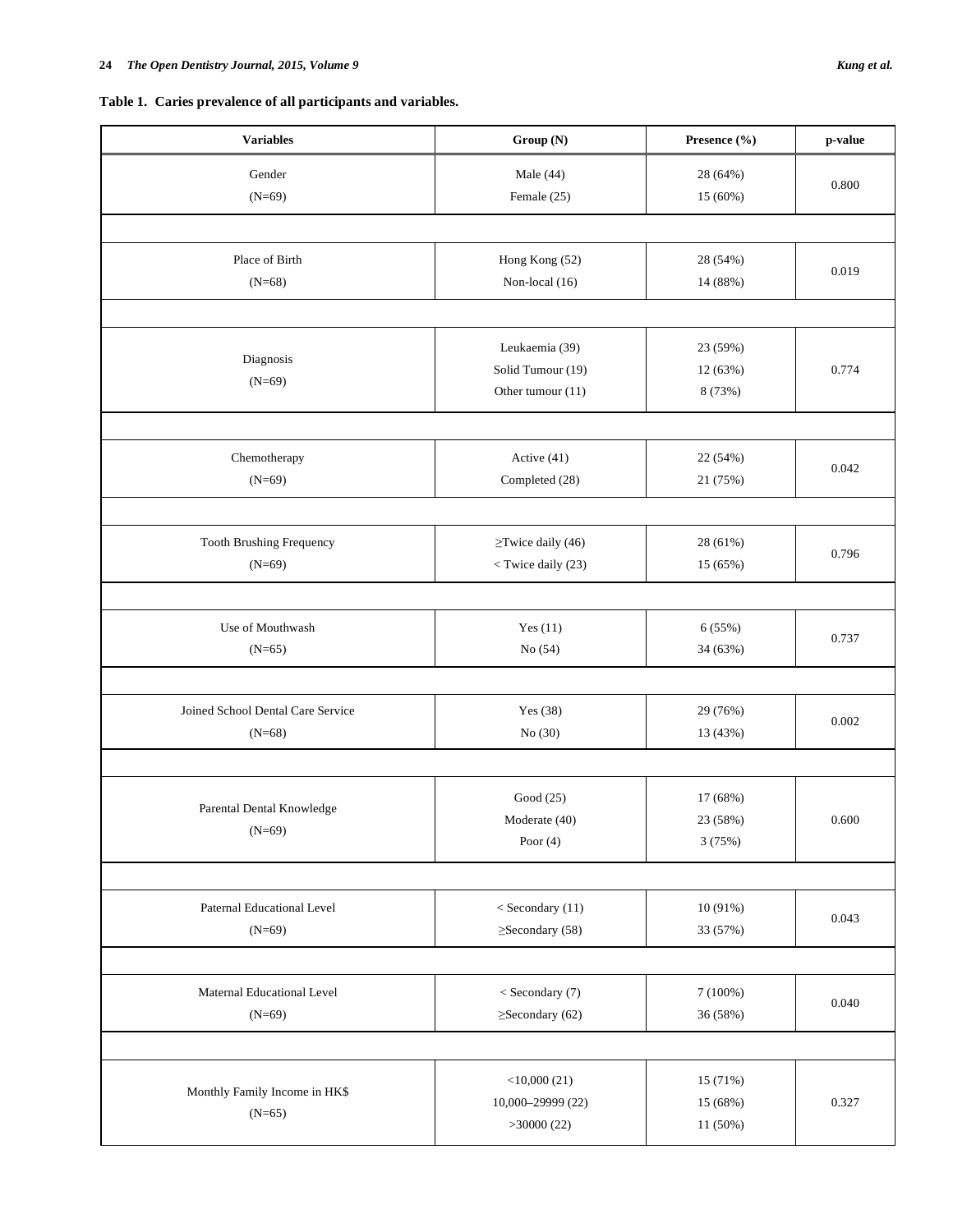| <b>Variables</b>                                | Group(N)                            | Presence $(\% )$   | p-value |
|-------------------------------------------------|-------------------------------------|--------------------|---------|
|                                                 |                                     |                    |         |
| <b>Parental Dental Satisfaction</b><br>$(N=69)$ | Satisfied (9)<br>Not satisfied (60) | 6(67%)<br>37 (62%) | 1.000   |

## **Table 2. Level of caries experience in primary teeth of participants aged below 13 and variables.**

|                                 |                                                                                               |                | Level of Caries Experience (%) * |           |         |  |
|---------------------------------|-----------------------------------------------------------------------------------------------|----------------|----------------------------------|-----------|---------|--|
| <b>Variables</b>                | Group (N)                                                                                     | N <sub>0</sub> | Low                              | High      | p-value |  |
| Gender                          | Male $(31)$                                                                                   | 16 (51%)       | 4(13%)                           | 11 (36%)  |         |  |
| $(N=45)$                        | Female (14)                                                                                   | 1(79%)         | 3(21%)                           | $0(0\%)$  | 0.019   |  |
|                                 |                                                                                               |                |                                  |           |         |  |
| Place of Birth                  | Hong Kong (35)                                                                                | 21 (60%)       | 5(14%)                           | 9(26%)    | 0.893   |  |
| $(N=45)$                        | Non-local (10)                                                                                | 6(60%)         | 2(20%)                           | 2(20%)    |         |  |
|                                 |                                                                                               |                |                                  |           |         |  |
|                                 | Leukaemia (28)                                                                                | 18 (64%)       | 5(18%)                           | 5(18%)    |         |  |
| Diagnosis                       | Solid Tumour (9)                                                                              | 5(56%)         | $1(11\%)$                        | 3(33%)    | 0.763   |  |
| $(N=45)$                        | Other tumours (8)                                                                             | $4(50\%)$      | 1(13%)                           | 3(37%)    |         |  |
|                                 |                                                                                               |                |                                  |           |         |  |
| Chemotherapy                    | Active (29)                                                                                   | 19 (66%)       | 5(17%)                           | 5(17%)    | 0.346   |  |
| $(N=45)$                        | Completed (16)                                                                                | $8(50\%)$      | 2(13%)                           | 6 (37%)   |         |  |
|                                 |                                                                                               |                |                                  |           |         |  |
| <b>Tooth Brushing Frequency</b> | $\ge$ Twice daily (31)                                                                        | 18 (58%)       | 5(16%)                           | 8(26%)    | 0.903   |  |
| $(N=45)$                        | <twice (14)<="" daily="" td=""><td>9(65%)</td><td>2(14%)</td><td>3(21%)</td><td></td></twice> | 9(65%)         | 2(14%)                           | 3(21%)    |         |  |
|                                 |                                                                                               |                |                                  |           |         |  |
| Use of Mouthwash                | Yes $(7)$                                                                                     | 4(57%)         | $0(0\%)$                         | 3(43%)    | 0.523   |  |
| $(N=42)$                        | No $(35)$                                                                                     | 21 (60%)       | 6(17%)                           | 8 (23%)   |         |  |
|                                 |                                                                                               |                |                                  |           |         |  |
| Joined School Dental Care       | Yes $(29)$                                                                                    | 21 (72%)       | 3(10%)                           | 5(18%)    | 0.062   |  |
| Service $(N=45)$                | No(16)                                                                                        | 6 (38%)        | 4(25%)                           | 6(37%)    |         |  |
|                                 |                                                                                               |                |                                  |           |         |  |
|                                 | Good (18)                                                                                     | 8(44%)         | 3(17%)                           | 7(39%)    |         |  |
| Parental Dental Knowledge       | Moderate (25)                                                                                 | 18 (72%)       | 4(16%)                           | 3(12%)    | 0.180   |  |
| $(N=45)$                        | Poor $(2)$                                                                                    | $1(50\%)$      | $0(0\%)$                         | $1(50\%)$ |         |  |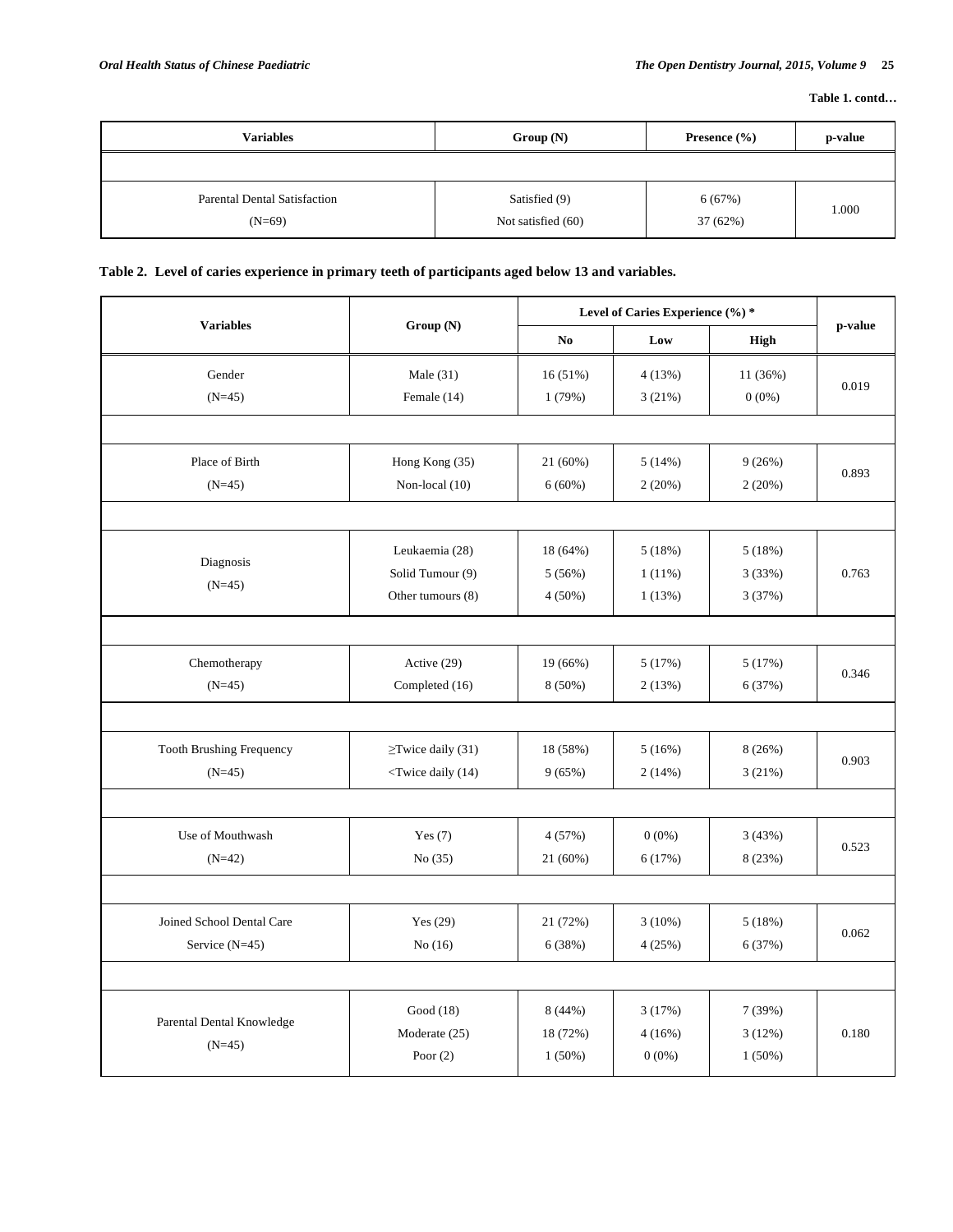| <b>Variables</b>                    |                       | Level of Caries Experience (%) * |             |           |         |  |
|-------------------------------------|-----------------------|----------------------------------|-------------|-----------|---------|--|
|                                     | Group(N)              | No                               | High<br>Low |           | p-value |  |
|                                     |                       |                                  |             |           |         |  |
| Paternal Educational Level          | $<$ Secondary (6)     | $3(50\%)$                        | 1(17%)      | 2(33%)    | 0.834   |  |
| $(N=45)$                            | $\geq$ Secondary (39) | 24 (62%)                         | 6(15%)      | 9(23%)    |         |  |
|                                     |                       |                                  |             |           |         |  |
| Maternal Educational Level          | $<$ Secondary (4)     | $2(50\%)$                        | 1(25%)      | 1(25%)    |         |  |
| $(N=45)$                            | $\geq$ Secondary (41) | 25 (61%)                         | 6(15%)      | 10(24%)   | 0.784   |  |
|                                     |                       |                                  |             |           |         |  |
|                                     | $<$ 10,000 (16)       | 10(62%)                          | 3(19%)      | 3(19%)    |         |  |
| Monthly Family Income in            | $10,000 - 29999(18)$  | $9(50\%)$                        | 4(22%)      | 5(28%)    | 0.515   |  |
| $HK$ (N=44)$                        | >30000(10)            | $8(80\%)$                        | $0(0\%)$    | 2(20%)    |         |  |
|                                     |                       |                                  |             |           |         |  |
| <b>Parental Dental Satisfaction</b> | Satisfied (5)         | $2(40\%)$                        | 1(20%)      | $2(40\%)$ | 0.526   |  |
| $(N=45)$                            | Not Satisfied (40)    | 25 (63%)                         | 6(15%)      | 9(22%)    |         |  |

\*No caries experience: dmft=0; Low caries experience: 0<dmft2; High caries experience: dmft>2

## **Table 3. Level of caries experience in permanent teeth of participants aged 6 to 18 and variables.**

|                                 |                                                                                                     | Level of caries experience $(\%)^*$ |        |             |         |
|---------------------------------|-----------------------------------------------------------------------------------------------------|-------------------------------------|--------|-------------|---------|
| <b>Variables</b>                | Group(N)                                                                                            | N <sub>0</sub>                      | Low    | <b>High</b> | p-value |
| Gender                          | Male $(29)$                                                                                         | 11 (38%)                            | 5(17%) | 13 (45%)    |         |
| $(N=47)$                        | Female (18)                                                                                         | 5(27%)                              | 3(17%) | 10(56%)     | 0.851   |
|                                 |                                                                                                     |                                     |        |             |         |
| Place of Birth                  | Hong Kong (34)                                                                                      | 16 (47%)                            | 4(12%) | 14 (41%)    | 0.005   |
| $(N=46)$                        | Non-local (12)                                                                                      | $0(0\%)$                            | 4(33%) | 8(67%)      |         |
|                                 |                                                                                                     |                                     |        |             |         |
|                                 | Leukaemia (28)                                                                                      | 11 (39%)                            | 6(22%) | 11 (39%)    |         |
| Diagnosis                       | Solid Tumour (12)                                                                                   | 4(33%)                              | 1(8%)  | 7(59%)      | 0.495   |
| $(N=47)$                        | Other tumours (7)                                                                                   | 1(14%)                              | 1(14%) | 5(72%)      |         |
|                                 |                                                                                                     |                                     |        |             |         |
| Chemotherapy                    | Active (26)                                                                                         | 10 (38%)                            | 4(15%) | 12 (47%)    | 0.792   |
| $(N=47)$                        | Completed (21)                                                                                      | 6(29%)                              | 4(19%) | 11 (52%)    |         |
|                                 |                                                                                                     |                                     |        |             |         |
| <b>Tooth Brushing Frequency</b> | $\ge$ Twice daily (7)                                                                               | 12 (36%)                            | 6(18%) | 15 (46%)    |         |
| $(N=47)$                        | <twice (37)<="" daily="" td=""><td>4(29%)</td><td>2(14%)</td><td>8 (57%)</td><td>0.764</td></twice> | 4(29%)                              | 2(14%) | 8 (57%)     | 0.764   |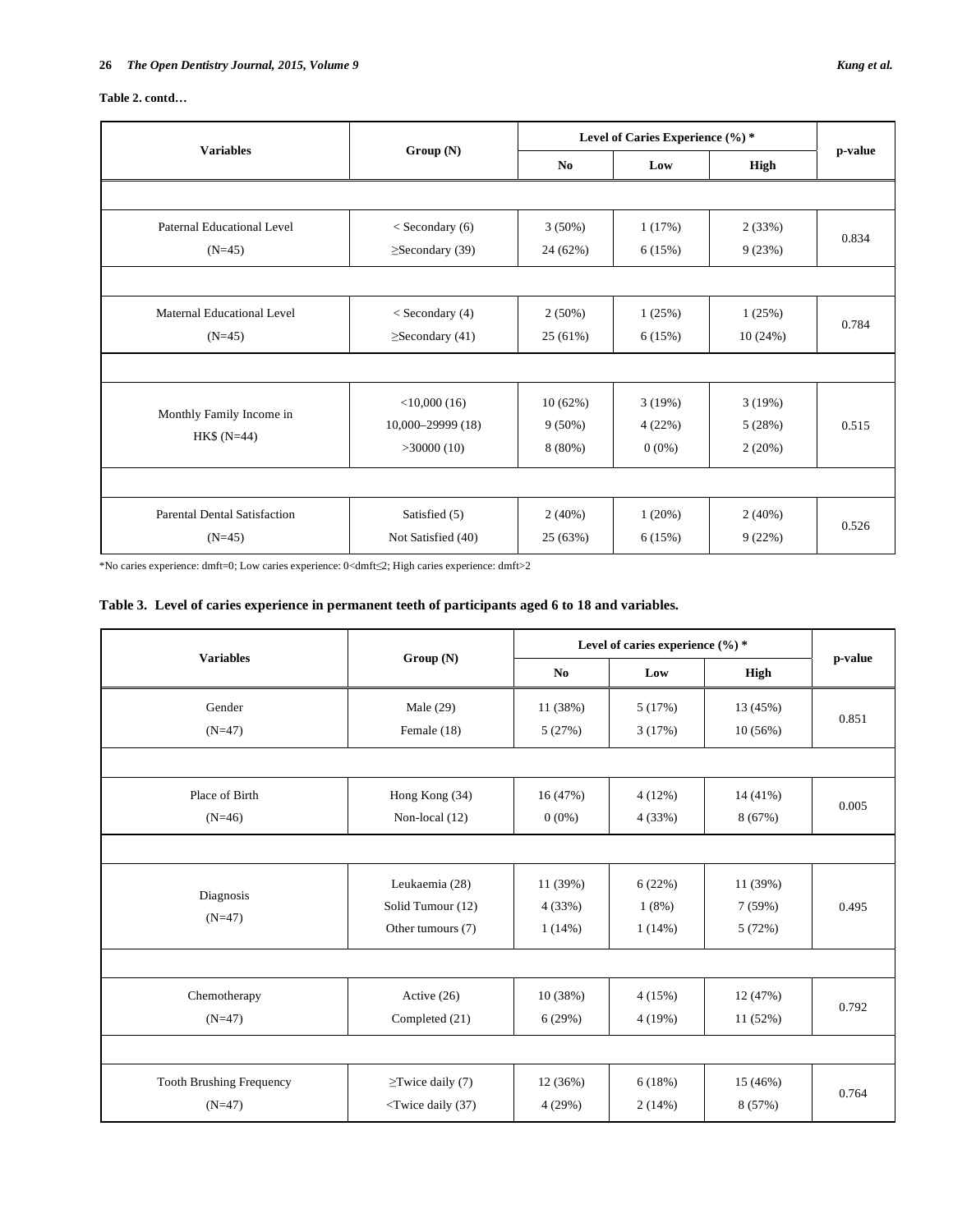|                                          |                       |                | Level of caries experience (%) * |             |         |  |
|------------------------------------------|-----------------------|----------------|----------------------------------|-------------|---------|--|
| <b>Variables</b>                         | Group (N)             | N <sub>o</sub> | Low                              | <b>High</b> | p-value |  |
|                                          |                       |                |                                  |             |         |  |
| Use of Mouthwash                         | Yes $(7)$             | 3(43%)         | $0(0\%)$                         | 4 (57%)     |         |  |
| $(N=44)$                                 | No (37)               | 13 (35%)       | 5(14%)                           | 19 (51%)    | 0.583   |  |
|                                          |                       |                |                                  |             |         |  |
| Joined School Dental Care                | Yes $(36)$            | 11 (31%)       | 7(19%)                           | 18 (50%)    |         |  |
| Service (N=46)                           | No $(10)$             | $5(50\%)$      | $1(10\%)$                        | 4(40%)      | 0.568   |  |
|                                          |                       |                |                                  |             |         |  |
|                                          | Good (17)             | 6(35%)         | 2(12%)                           | 9(53%)      |         |  |
| Parental Dental Knowledge<br>$(N=47)$    | Moderate (27)         | 9(33%)         | 6(22%)                           | 12 (45%)    | 0.930   |  |
|                                          | Poor $(3)$            | 1(33%)         | $0(0\%)$                         | 2(67%)      |         |  |
|                                          |                       |                |                                  |             |         |  |
| Paternal Educational Level               | $<$ Secondary (9)     | $1(11\%)$      | 2(22%)                           | 6(67%)      | 0.256   |  |
| $(N=47)$                                 | $\geq$ Secondary (38) | 15 (40%)       | 6(15%)                           | 17 (45%)    |         |  |
|                                          |                       |                |                                  |             |         |  |
| Maternal Educational Level               | < Secondary (6)       | $0(0\%)$       | $3(50\%)$                        | $3(50\%)$   |         |  |
| $(N=47)$                                 | $\geq$ Secondary (41) | 16 (39%)       | 5(12%)                           | 20 (49%)    | 0.025   |  |
|                                          |                       |                |                                  |             |         |  |
|                                          | $<$ 10,000 (13)       | 2(15%)         | 4(31%)                           | 7(54%)      |         |  |
| Monthly Family Income in<br>$HK$ (N=43)$ | 10,000-29999 (16)     | 5(31%)         | 2(13%)                           | 9(56%)      | 0.316   |  |
|                                          | >30000(14)            | $7(50\%)$      | 2(14%)                           | 5 (36%)     |         |  |
|                                          |                       |                |                                  |             |         |  |
| <b>Parental Dental Satisfaction</b>      | Satisfied (6)         | 2(33%)         | 1(17%)                           | $3(50\%)$   |         |  |
| $(N=46)$                                 | Not Satisfied (40)    | 13 (34%)       | 7(17%)                           | 20 (49%)    | 1.000   |  |

 $^*$  No caries experience: DMFT=0; Low caries experience: 0<DMFT $\leq$ 2; High caries experience: DMFT>2

## **Table 4. Prevalence of oral mucosal pathology and oral mucositis according to blood cell count in patients with active chemotherapy (N=41).**

| <b>Cell Type</b> | Group(N)                       | <b>Prevalence of Oral Mucosal</b><br>Pathology (N) | p-value | <b>Prevalence of Oral Mucositis (N)</b> | p-value |
|------------------|--------------------------------|----------------------------------------------------|---------|-----------------------------------------|---------|
| <b>RBC</b>       | Normal $(22)$<br>Abnormal (19) | $23\%$ (5)<br>53% (10)                             | 0.600   | $14\%$ (3)<br>$37\%$ (7)                | 0.144   |
|                  |                                |                                                    |         |                                         |         |
| <b>WBC</b>       | Normal $(21)$<br>Abnormal (20) | $9\% (2)$<br>65% (13)                              | < 0.001 | $9\%$ (2)<br>$40\%$ (8)                 | 0.032   |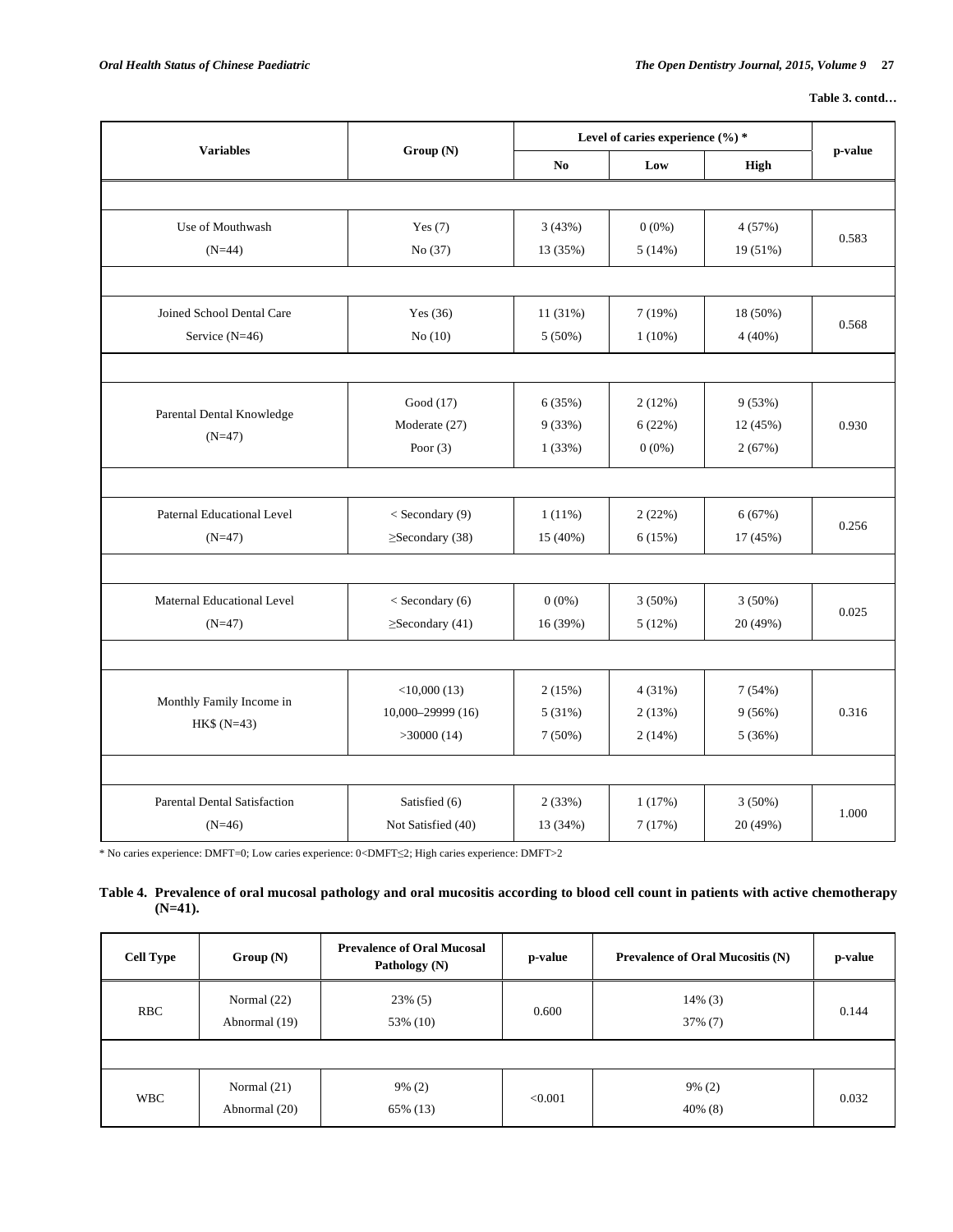### **Table 4. contd…**

| <b>Cell Type</b> | Group(N)                       | <b>Prevalence of Oral Mucosal</b><br>Pathology (N) | p-value | <b>Prevalence of Oral Mucositis (N)</b> | p-value |
|------------------|--------------------------------|----------------------------------------------------|---------|-----------------------------------------|---------|
|                  |                                |                                                    |         |                                         |         |
| Platelet         | Normal (23)<br>Abnormal (18)   | $26\%$ (6)<br>50% (9)                              | 0.191   | $26\%$ (6)<br>$22\%$ (4)                | 1.000   |
|                  |                                |                                                    |         |                                         |         |
| <b>PMN</b>       | Normal $(26)$<br>Abnormal (15) | $27\%$ (7)<br>53% (8)                              | 0.108   | 19% (5)<br>33% (5)                      | 0.453   |

RBC: Normal: >4x10^12; Abnormal:  $\leq 4x10$ ^12 WBC: Normal:  $>4x10^9$ ; Abnormal:  $\leq 4x10^9$ 

Platelet: Normal: >200x10^9; Abnormal: 200x10^9

PMN: Normal: >1x10^9; Abnormal:  $\leq 1x10^9$ 

| Table 5. Use of anti-cancer drugs and prevalence of oral mucosal pathology and oral mucositis (N=41). |  |  |  |  |  |  |  |  |  |
|-------------------------------------------------------------------------------------------------------|--|--|--|--|--|--|--|--|--|
|-------------------------------------------------------------------------------------------------------|--|--|--|--|--|--|--|--|--|

| <b>Anti-Cancer Drug</b>     | Use of the Anti-<br><b>Cancer Drug (N)</b> | <b>Presence of Mucosal</b><br>Pathology (%) | p-value | <b>Presence of Oral</b><br>Mucositis $(\% )$ | p-value |
|-----------------------------|--------------------------------------------|---------------------------------------------|---------|----------------------------------------------|---------|
| Antimetabolites             | Yes $(20)$<br>No(21)                       | 9(45%)<br>6(29%)                            | 0.341   | 6(30%)<br>4(19%)                             | 0.484   |
|                             |                                            |                                             |         |                                              |         |
| Cytotoxic antibiotics       | Yes $(13)$<br>No(28)                       | 10 (77%)<br>5(18%)                          | < 0.001 | 7(54%)<br>3(11%)                             | 0.005   |
|                             |                                            |                                             |         |                                              |         |
| Alkylating agent            | Yes $(10)$<br>No(31)                       | 6(60%)<br>9(29%)                            | 0.013   | $5(50\%)$<br>5(16%)                          | 0.045   |
|                             |                                            |                                             |         |                                              |         |
| Plant alkaloids             | Yes $(9)$<br>No $(32)$                     | 4(44%)<br>11 (34%)                          | 0.701   | 3(33%)<br>7(22%)                             | 0.662   |
|                             |                                            |                                             |         |                                              |         |
| Topoisomerases<br>inhibitor | Yes $(13)$<br>No(28)                       | 7(54%)<br>8(29%)                            | 0.168   | 4(31%)<br>6(21%)                             | 0.698   |
|                             |                                            |                                             |         |                                              |         |
| RTK inhibitor               | Yes $(5)$<br>No $(36)$                     | 2(40%)<br>13 (36%)                          | 1.000   | 1(20%)<br>9(25%)                             | 1.000   |

OM in patients taking cytotoxic antibiotics and alkylating agents, which is in agreement with that reported in other studies [25]. Cytotoxic antibiotics interfere with DNA/RNA synthesis in cells, while alkylating agents attach an alkyl group to DNA in body cells. Oral mucosal epithelial cell renewal is thus affected, leading to atrophy and ulceration [26]. Leukopenia had been found to be associated with the occurrence of OM; this is also consistent with the findings by Raber-Durlacher *et al.* [27]. Sonis suggested that neutropenia predisposed ulcerated oral mucosa to superinfection that aggravated the mucositis [26]. Meanwhile, no significant relationship has been found between OM and counts of other blood cell types.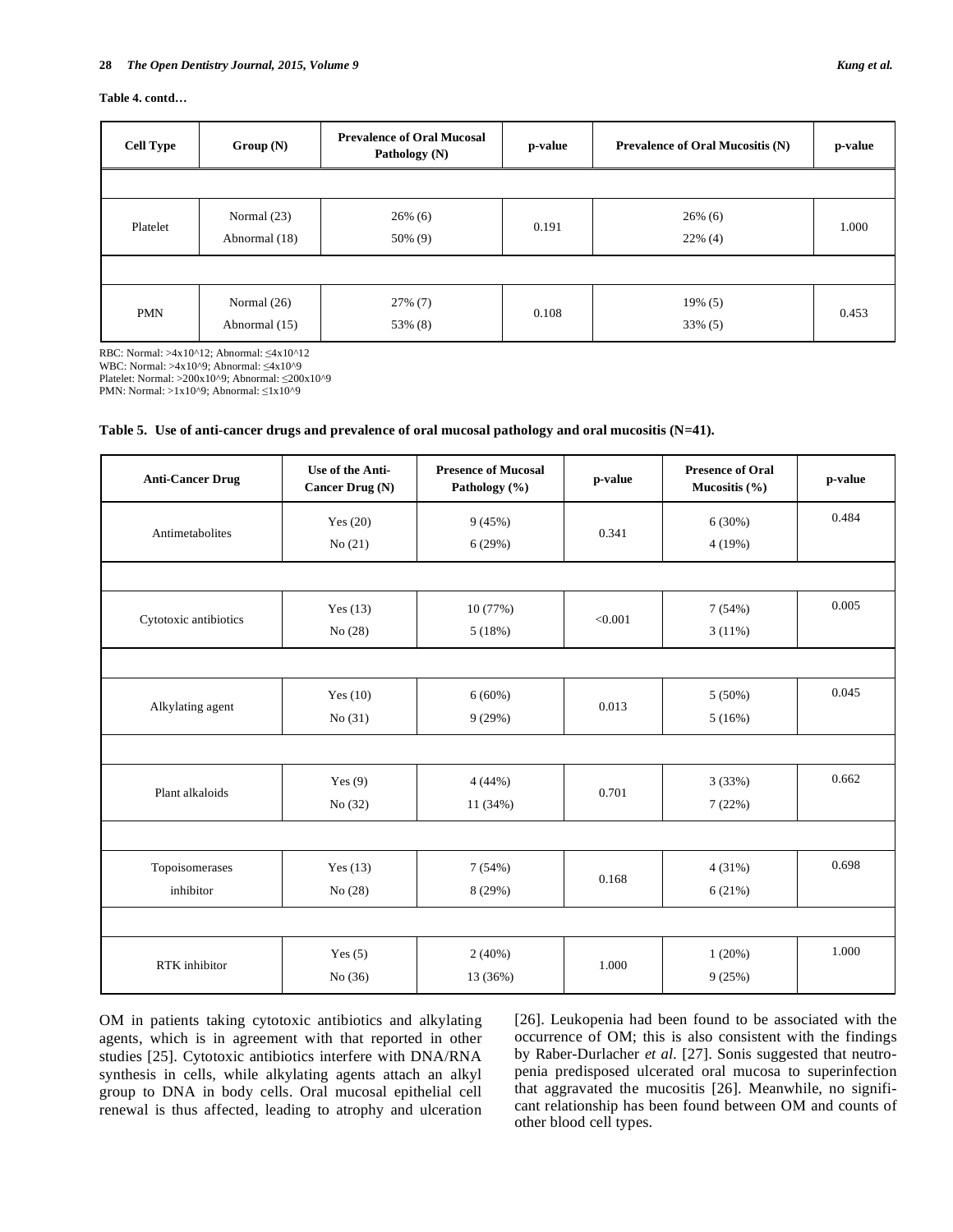Haematopoietic stem cell transplantation (HSCT) offers a possible cure to many haematological malignancies [28]. However, GVHD may arise as a result of allogenic donor cells' response to host tissues. Oral lesions, ranging from hyperkeratosis to ulceration, are commonly seen [29]. Treatment using immunosuppressants and corticosteroids predisposes patients to opportunistic infection. Also, cyclosporine, the most widely used immunosuppressant, is a well-known cause of drug-induced gingival hyperplasia.

Among the parents interviewed in the study, although around one-third of them had good dental knowledge, the majority had quite a number of misconceptions about the causes of tooth decay, the effects of fluoride on tooth substance and the causes of periodontal disease and its prevention. Clearly, the level of dental knowledge of the parents is yet to be improved. And since poor oral hygiene was associated with more severe OM [30], oral hygiene education should be reinforced to minimise the effects of chemotherapy on the oral tissues and to maintain oral health.

Patient satisfaction with oral health is considered an important factor to motivate patients to improve oral health [31, 32]. The majority of parents were not satisfied with their children's oral health conditions. One would naturally assume that parents who are not satisfied with their children's oral health would pay more attention to it, either through vigorous oral hygiene practice or professional dental treatment, which should reduce caries incidence. However, parental satisfaction was not found to be associated with the patients' caries experience in this study. Perhaps this was because with cancer therapy on their mind oral health was not their priority. On the other hand, their dissatisfaction with oral conditions might be related to painful mucosal changes rather than caries.

## **CONCLUSION**

In this pilot study, the majority of the children and adolescents with chemotherapy in Hong Kong had caries experience. The caries experience of primary teeth in children aged 12 or below with cancer therapy measured by mean dmft index was 1.36, and the caries experience of boys was higher than that of girls. The caries experience of permanent teeth of patients aged 6 to 18 with chemotherapy measured by mean DMFT index was 2.8,; and those who were not born in Hong Kong and with low maternal educational level had higher caries experience. Most of the oral mucosal pathologies were found in patients under active chemotherapy; and oral mucositis followed by petechiae were the two most common complications.

## **TRIAL REGISTRATION**

This study has been registered with the HKU Clinical Trial Register and is available for public access on the Internet (www.HKClinicalTrials.com). The study identifier is: HKCTR-1119 Title: Community dental care for children undergoing cancer therapy. Ethics approval was sought from the Institutional Review Board (IRB) of the University of Hong Kong/ Hospital Authority Hong Kong West Cluster (UW 10-294).

## **CONFLICT OF INTEREST**

The authors confirm that this article content has no conflicts of interest.

## **ACKNOWLEDGEMENTS**

This study was financially supported by the Faculty of Dentistry. The authors wish to thank the children and adolescents, as well as their families, who joined the study. The authors also thank the staff at the ward and outpatient clinic of the Department of Paediatrics and Adolescent Medicine, Queen Mary Hospital, for patient recruitment. This study has been developed as a community health project, and the authors would like to thank Drs. CK Cheung, SL Cheung, MN Kwok, WS Yuen, KT Tang, ML Tsang and SW Wong for their contributions to the study.

#### **REFERENCES**

- [1] Lau YL. Health Indicators. HK J Paediatr 1999; 4: 52-4.
- [2] Hong Kong Cancer Registry, Hospital Authority. Hong Kong Cancer statistics 2007; [cited 2014 June 6]. Available from: http://www3.ha.org.hk/cancereg/e\_canstat2007.pdf
- [3] National Cancer Institute. Cancer Incidence and Survival Among Children and Adolescents: United States SEER Program 1975- 1995; [cited 2014 June 6]. Available from: http://www.seer.cancer.gov/publications/childhood-monograph.pdf/
- [4] Office of National Statistics. Childhood cancer, Great Britain (percentages), Office for national statistics, Great Britain; [cited 2014 June 6]. Available from: http://www.statistics.gov.uk/cci/nugget.asp?id=681
- [5] Baade PD, Youlden DR, Valery PC, *et al.* Trends in incidence of childhood cancer in Australia, 1983-2006. Br J Cancer 2010; 102(3): 620-6.
- [6] Information Services Department, Hong Kong Special Administrative Region Government. Hong Kong: The Facts – Population; [cited 2014 June 6]. Available from: http://www.gov.hk/en/about/abouthk/factsheets/docs/population.pdf
- [7] Children's Cancer Foundation; [cited 2014 June 6]. Available from: http://www.ccf.org.hk/
- [8] Raab CP, Gartner JC. Diagnosis of Childhood Cancer. Prim Care Clin Office Pract 2009; 36(4): 671-84.
- [9] Simon AR, Roberts MW. Management of oral complications associated with cancer therapy in pediatric patients. J Dent Child 1991; 58 (5): 384-9.
- [10] Hong CH, daFonseca M. Considerations in the Pediatric Population with Cancer. Dent Clin North Am 2008; 52(1): 155-81.
- [11] Sonis ST. Mucositis as a biological process: a new hypothesis for the development of chemotherapy – induced stomatotoxicity. Oral Oncol 1998; 34(1): 39-43.
- [12] Glick M, Siegel MA. Viral and fungal infections of the oral cavity in immunocompetent patients. Infect Dis Clin North Am 1999; 13(4): 817-31.
- [13] Woo SB, Sonis ST, Sonis AL. The role of herpes simplex virus in the development of oral mucositis in bone marrow transplant recipients. Cancer 1990; 66(11): 2375-9.
- [14] Woo SB, Lee SJ, Schubert MM. Graft-vs.-host disease. Crit Rev Oral Biol Med 1997; 8(2): 201-16.
- [15] Horwitz ME, Sullivan KM. Chronic graft-versus-host disease. Blood Rev 2006; 20(1): 15-27.
- [16] Chu CH, Lee AH, Zheng L, *et al*. Arresting rampant dental caries with silver diamine fluoride in a young teenager suffering from chronic oral graft versus host disease post-bone marrow transplantation: a case report. BMC Res Notes 2014; 7:3.
- [17] Chu CH, Lo EC. Patients' satisfaction with dental services provided by a university in Hong Kong. Int Dent J 1999; 49(1): 53-9.
- [18] Chu CH, Ho PL, Lo ECM. Oral health status and behaviours of preschool children in Hong Kong. BMC Public Health 2012; 12: 767.